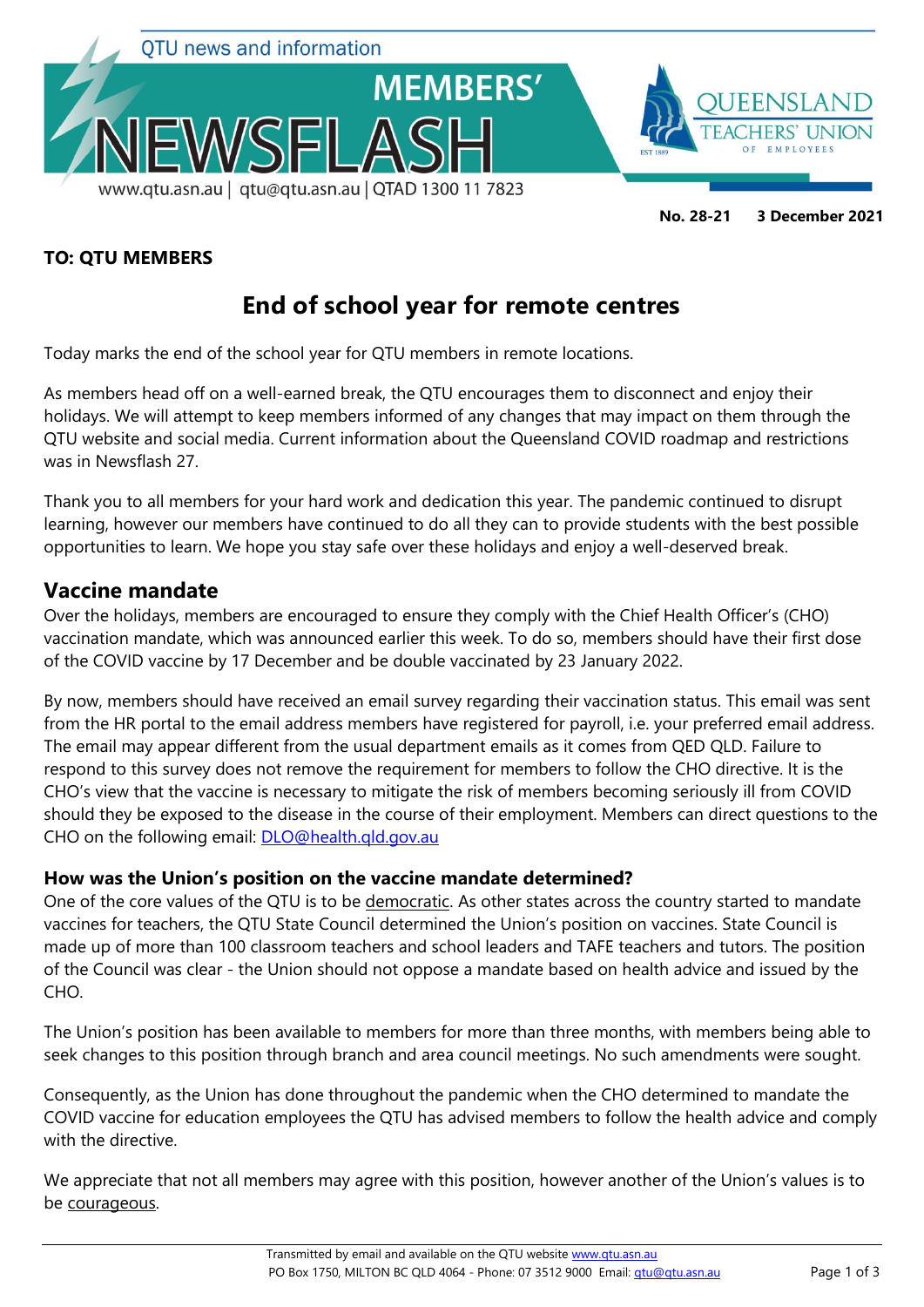This means that, even though some members may not agree with the Union's democratically determined position or do not wish to comply with the health directive, we believe it is important to provide members with the correct advice and inform them of the potential consequences of their choices.

As with all lawful directives, if members fail to follow the mandate they face the possibility of disciplinary action from their employer. The QTU continues to work with the department to respond to member questions. Members may also ask these questions directly to the Department of Education (their employer) on the following email: [staffvaccinationstatus@qed.qld.gov.au](mailto:staffvaccinationstatus@qed.qld.gov.au)

Members are also reminded to be aware of the potential impact of their comments and statements online. For information about avoiding the pitfalls in an online environment, please read the **[QTU's legal advice](https://www.qtu.asn.au/ne-connect-sept2020-p05#FAQs)**.

# **If the Union won't oppose the mandate, what will it do for its members?**

As a member-focused organisation, the QTU has advocated for the rights of members throughout the COVID-19 pandemic, including:

- access to special pandemic leave
- special quarantine leave
- increased cleaning in state schools
- access to hygiene products such as hand soap, hand sanitiser and personal protection equipment such as face masks
- ensuring that workers and students who are ill do not attend the workplace
- negotiating for student free days to prepare for remote learning
- ensuring that school attendance during major lockdowns was restricted to vulnerable children and the children of essential workers
- the ability to work from home for the majority of members during the recent lockdowns caused by the Delta variant
- advocating for members to be prioritised for vaccination, resulting in teachers and school leaders being added to Phase 1b of the vaccination rollout earlier this year.

We have sought extensive legal advice about the individual rights of members in the face of a CHO mandate, and will continue to meet with the government to discuss consistent processes for state government employees who are seeking medical exemptions to the current mandate and a consistent approach to the management of non-compliance with the directive.

We will also seek additional legal advice about any remedies available to members who believe they are unable to comply with the directive.

Additionally, financial members who need assistance in navigating the public service exemption process and any potential employee disciplinary procedures imposed by the government will be able to access the QTU legal service (NB - you must be a financial member at the time you seek this assistance).

# **Being part of a union for teachers, by teachers, is what professional teachers and school leaders do**

The QTU was established by teachers and school leaders in January 1889. This means that for almost 133 years the QTU has been the voice of the profession. The QTU Executive and other decision-making bodies are comprised of classroom teachers, heads of program, school leaders and TAFE teachers and tutors. The more than 48,000 members of our Union are not only proud of our profession, we also celebrate our profession.

Recently we asked members to celebrate our profession by reflecting on their one teacher or school leader – the person who made a difference in their lives and learning.